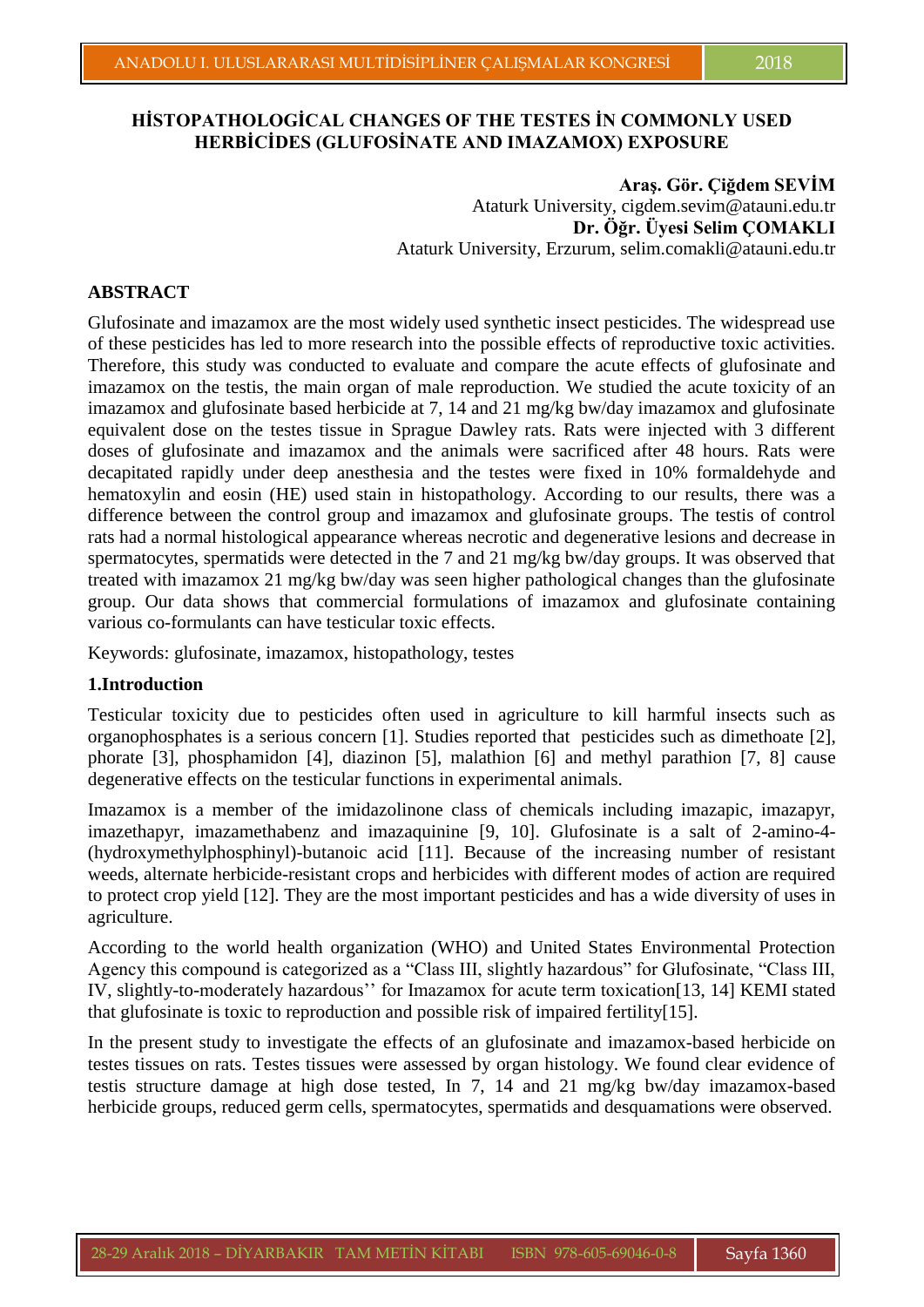### **2. Material-Method**

Animal preparation and experimental design: This study was conducted at the Medical Experimental Research Center in Ataturk University (Erzurum, Turkey). The ethical committee of Ataturk University approved the study protocol (42190979-01—02/2411). 35 adult male Sprague-Dawley rats (8-12 weeks old, 250-300 g, DAYTAM, Erzurum, Turkey) were used in the present study, and rats divided 7 groups that each group has five rats; group 1 (control), group 2 (Glufosinate 40%), group 3 (Glufosinate 80% ), group 4 (Glufosinate 120%,), group 5 (Imazamox 40%), group 6 (Imazamox 80%), group 7 (Imazamox 120%). The rats were decapitated in terms of 48 hours after undergoing sevoflurane anesthesia then testes were isolated and put formaldehite.

**Histopathological analyses:** For this purpose, testes tissue were fixed in 10% formalin. After 48 h of fixation, the tissue samples were dehydrated, cleared, and embedded in paraffin. Paraffin blocks were cut into 5 μm thick using a Leica RM2125RT microtome (Leica Microsystems, Wetzlar, Germany) and stained in Hematoxylin and Eosin. The stained specimens were examined under a light microscope (Nikon eclipse i50, Tokyo, Japan) and photo images were taken for histopathological evaluation. Johnsen testis biopsy score was used for histopathological evaluation. Presence of spermatozoa scores 10, 9 or 8; spermatids (and no further) 7 or 6; spermatocytes (and no further) 5 or 4; only spermatogonia 3, only Sertoli cells 2 and no cells 1.

**Toxic agent:** An Imazamox-based herbicide (Intervix® Pro) was purchased from BASF company (Turkey) and contained 40 g/L of imazamox (5-(methoxymethyl)-2-(4-methyl-5-oxo-4-propan-2-yl-1H-imidazol-2-yl)pyridine-3-carboxylic acid). Glufosinate-based herbicide was purchased from Agrobest LTD, Turkey and contained pure glufosinate (CAS Number: 51276-47-2, Product code: FP16278) was used in the experiments.

**Statistical analysis:** For histopathological analysis, differences in measured parameters between the groups were analyzed with a nonparametric test (Kruskal–Wallis). Dual comparisons between groups exhibiting significant values were evaluated with the Mann–Whitney U-test (*P* <0.05).

#### **3. Results and Discussion**

In the present study, we investigated the glufosinate and imazamox-based herbicide toxicity on the testes. The results of the histopathological examination of the testes tissues are presented in Figure 1 and 2, Table 1 and 2. Our data show a statistically significant difference between the control group and the groups that received the all dose of glufosinate and imazamox-based herbicide 36 mg/kg for 48 and 72 hours (Fig. 1 and Fig. 2, Table 1 and Table 2; *P* <0.05). There was a significant difference between 7 and 21 mg/kg bw/day glufosinate-based herbicide group while no significant difference were between 7, 14 and 21 mg/kg bw/day groups (Table 1, P<0.05). While there was a significant difference between 7 and 21 mg/kg bw/day imazamox-based herbicide group, there was no difference between 14 mg/kg bw/day group (Table 2, P<0.05).

Histopathologically, both control groups had normal histological appearance (Fig 1a, Fig 2a). The decrease in germ cells was observed in the glufosinate-based herbicide treated with 7, 14 and 21 mg/kg bw/day groups. Spermatocytes, spermatids decreased in number and degenerative changes were found (Fig1 a, b, c, d). In 7, 14 and 21 mg/kg bw/day imazamox-based herbicide groups, reduced germ cells, spermatocytes, spermatids and desquamations were observed (Fig. 2 b,c,d). It was observed that the pathological changes were higher in the 21 mg/kg bw/day imazamox-based herbicide group than glufosinate-based herbicide group (Fig 1d, Fig 2. d).

### **4. Discussion**

Testicular degeneration is a common cause of subfertility and infertility. Testicular degeneration (TD) can be defined as a process that occurs as a result of a deterioration in the structure of the testis or testicular function[16]. In some cases, TD is occured as secondary after testicular trauma,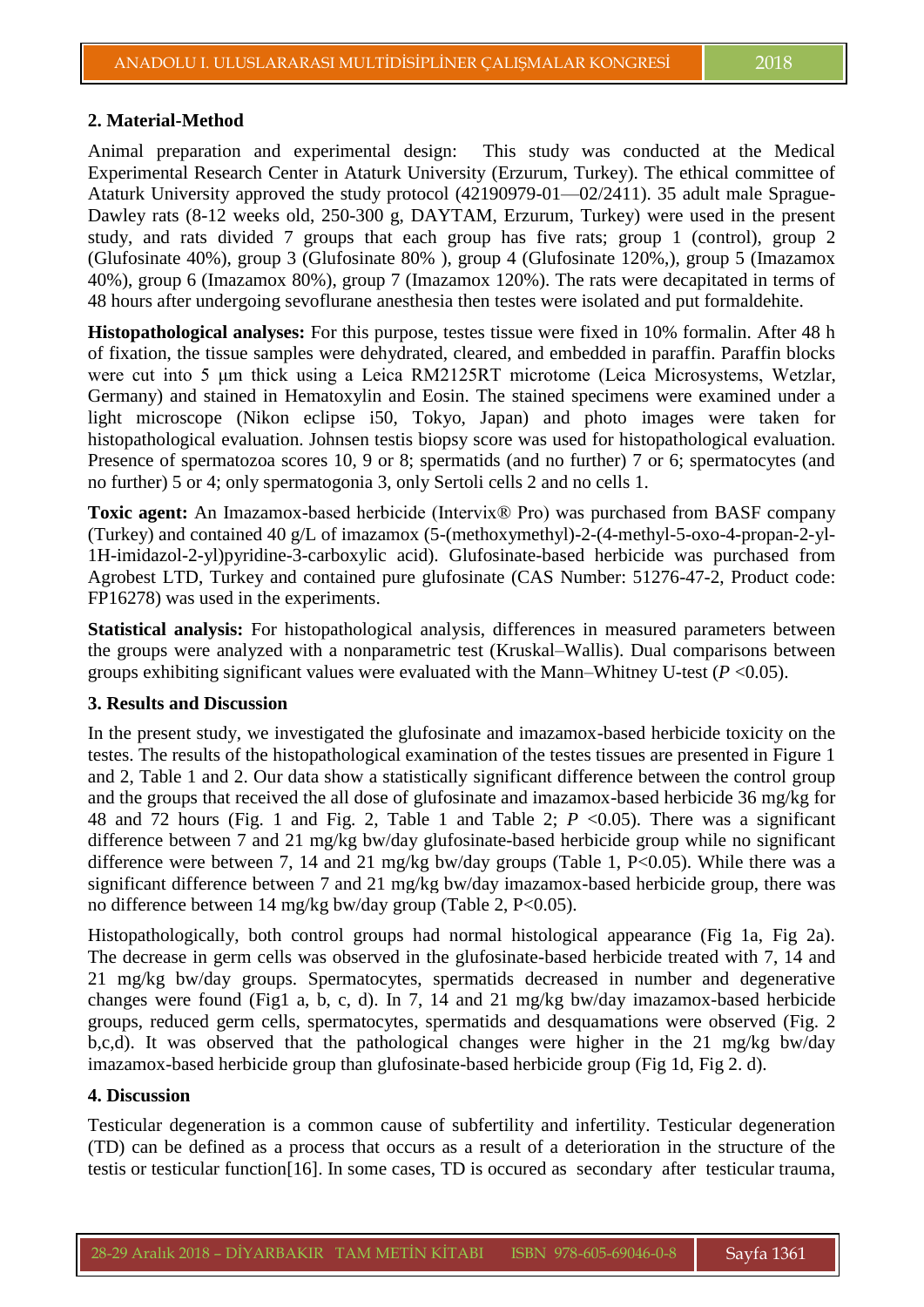exposure to heat, cold, radiation, toxins or ischemia, some nutritional deficiencies, exogenous androgens, infection, autoimmune disease, sperm outflow obstructions and neoplasia[17-19]. One of the causes of testicular degeneration is pesticides. Joshi et al reported that chlorpyrifos lead toxic/ suppressive effects on testicular function and causes to infertility in rats[1], while Latchoumycandane et al shown that the adverse effect of methoxychlor on the male reproduction system [20]. In men with no history of infertility of environmental chemicals, the mean sperm count has decreased significantly from  $113 \times 10^6$ /mL to  $66 \times 10^6$ /mL [21, 22]. These are called endocrine disrupters and are known to have an effect on the reproductive potential [23]. Due to the persistence of these substances, soil and water are at risk of for human and wildlife [24]. In our experiment, the exposure of glufosinate and imazamox-based herbiside (7-21mg/kg bw/day, for 48h) reduced germ cells, spermatocytes, spermatids and desquamations were observed. These results agree with the well-known toxic effects of the herbicides tested. Recently, we have demonstrated that glufosinatebased herbicide has the most toxic effect on the testis degeneration than the imazamox-based herbicide. Further studies are necessary whether these acute herbicides toxicity effect on infertility or not.

### **5. Conclusion**

This present study insights into the toxicity of imazamox and glufosinate based herbicide induced degeneration in testis and its toxicity in spermatocytes and spermatids. The present evidence shows a decrease in spermatocytes and spermatid numbers. Thus, our study has demonstrated toxic effects of an imazamox and glufosinate herbicide formulation, which is widely used in agriculture and suggest that this pesticide should be used with caution.

#### **Figure legends:**

**Table 1.** Dose-dependent changes in testis of rats exposed to glufosinate-based herbicide

**Table 2.** Dose-dependent changes in testis of rats exposed to imazamox-based herbicide

**Figure 1.** The effect of Imazamox on acut toxicity induced alterations in rat testis tissues. a) Normal spermatogenesis in control group b) 21 mg/kg bw/day glufosinate-based herbicide group, reduced number and degeneration in primary spermatocytes (thin arrow) and spermatids (thick arrow). c) 14 mg/kg bw/day glufosinate-based herbicide group, reduced number of primary spermatocytes and spermatids (arrow). d) 21 mg/kg bw/day glufosinate-based herbicide group, moderate degeneration (arrow) and desquamation (arrowhead). HE.

**Figure 2.** a) Normal spermatogenesis in the control group b) Slight decreased in number of primary spermatocytes (arrow) and spermatids (arrowhead) in the 7 mg/kg bw/day imazamox-based herbicide group. c) Decreased in number and degeneration of primary spermatocytes (arrow) and spermatids (arrowhead) in the 14 mg/kg bw/day imazamox-based herbicide group. d) 21 mg/kg bw/day imazamox-based herbicide group, severe degeneration (arrow) and desquamation (arrowhead). HE.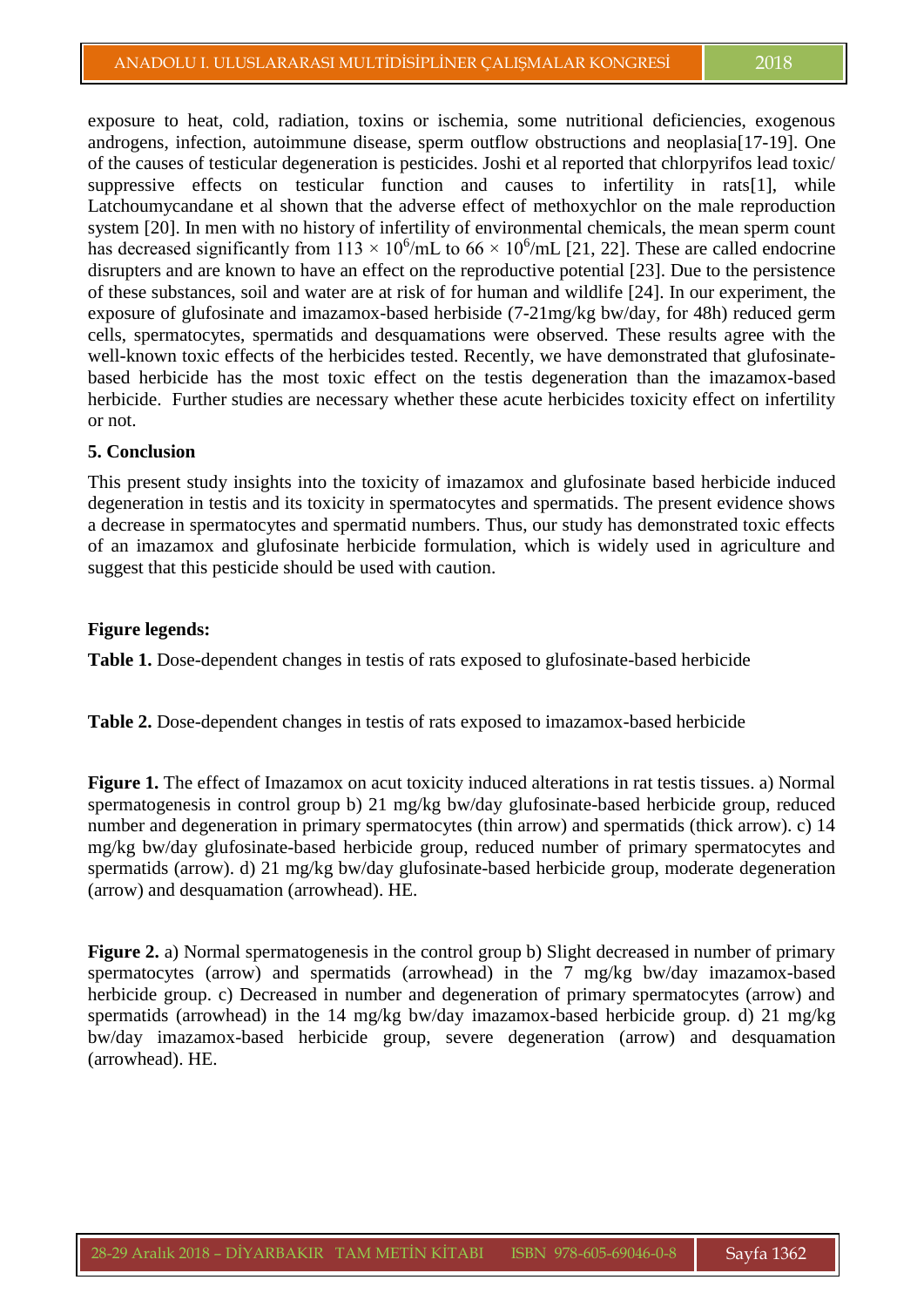### **Table 1**

| <b>Groups</b>                    | (Mean±std)                    |
|----------------------------------|-------------------------------|
| Control                          | $9.80 \pm 0.44$ <sup>a</sup>  |
| Glufosinate $(7 \text{ mg/kg})$  | $8.20 \pm 1.48^b$             |
| Glufosinate $(14 \text{ mg/kg})$ | $6.20 \pm 2.28$ <sup>bc</sup> |
| Glufosinate $(21 \text{ mg/kg})$ | $5.00 \pm 1.58$ <sup>c</sup>  |

# **Table 2**

.

| <b>Groups</b>                 | (Mean±std)                    |
|-------------------------------|-------------------------------|
| Control                       | $9.80 \pm 0.44$ <sup>a</sup>  |
| Imazamox $(7 \text{ mg/kg})$  | $6.40 \pm 1.67$ <sup>d</sup>  |
| Imazamox $(14 \text{ mg/kg})$ | $6.00 \pm 1.58$ <sup>de</sup> |
| Imazamox $(21 \text{ mg/kg})$ | $4.60 \pm 0.54$ <sup>e</sup>  |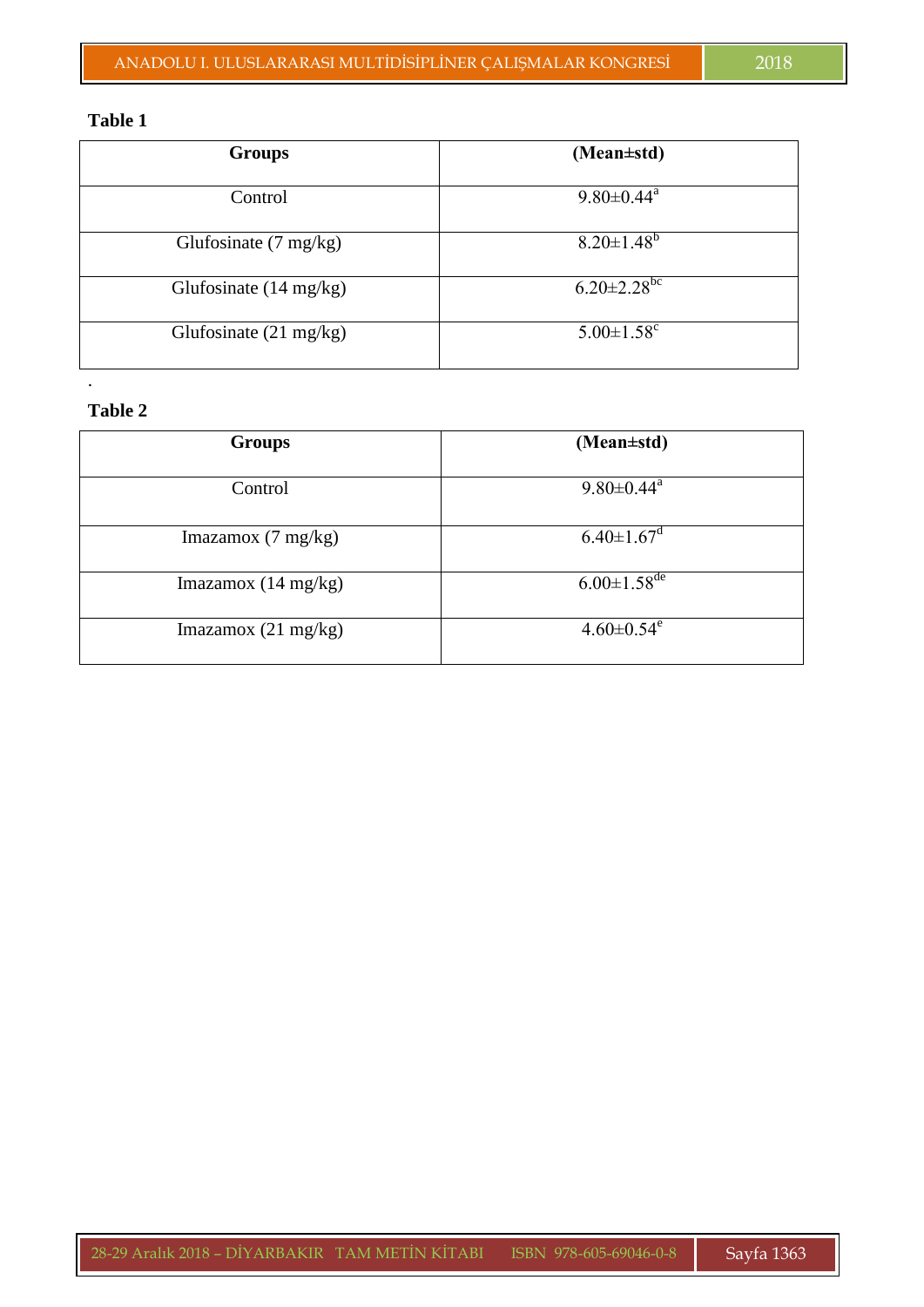

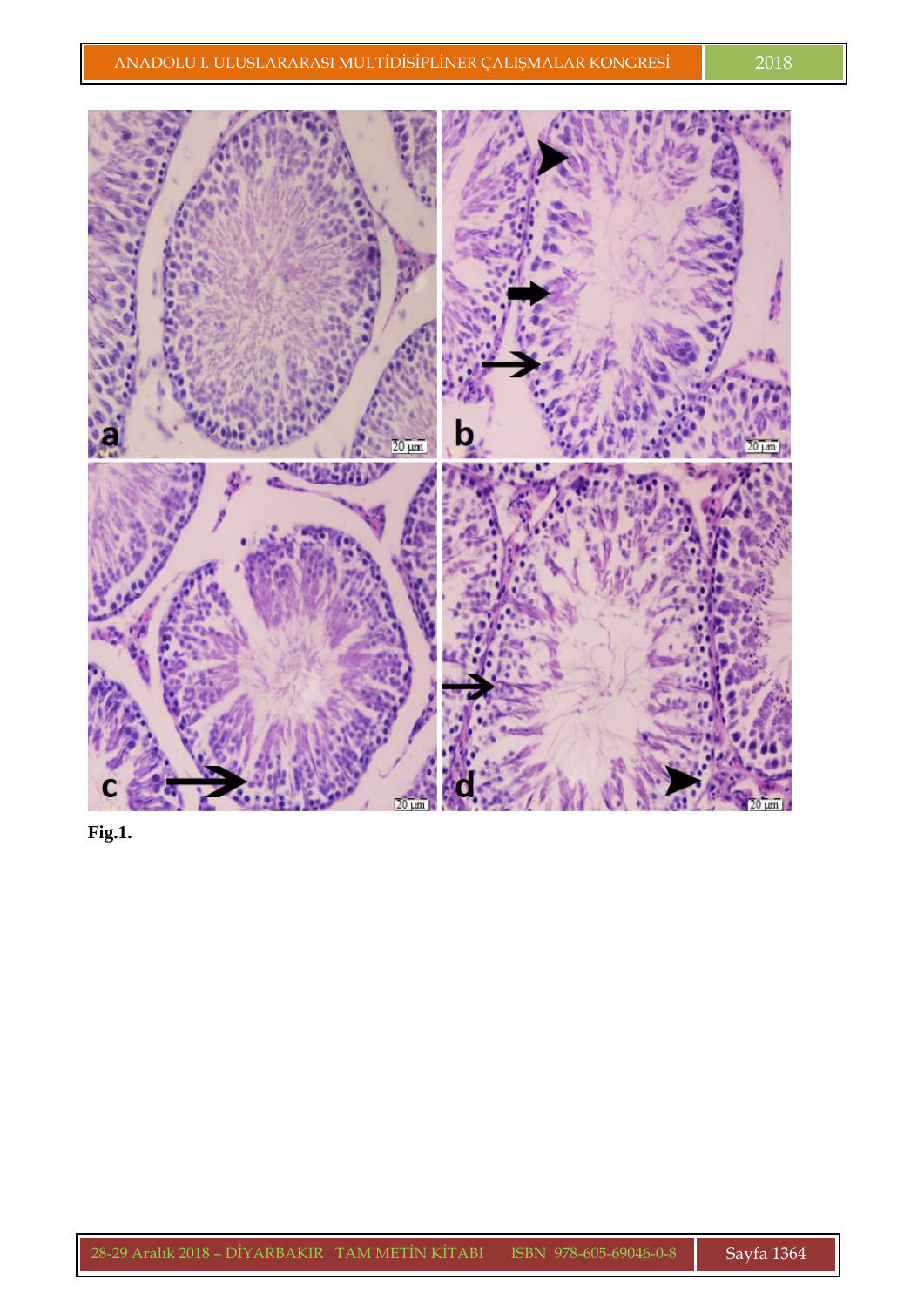

## **Fig.2.**

## **References**

1. Joshi, S.C., R. Mathur, and N. Gulati, Testicular toxicity of chlorpyrifos (an organophosphate pesticide) in albino rat. Toxicology and Industrial Health, 2007. 23(7): p. 439-444.

2. Salem, M., et al., Effect of organophosphorus (dimethoate) and pyrethroid (deltamethrin) pesticides on semen characteristics in rabbits. Journal of Environmental Science & Health Part B, 1988. 23(3): p. 279-290.

3. Saxena, A. and K. Sarin, Histopathological and biochemical changes in the liver and testes of desert gerbil, after repeated exposures of Thimet (phorate). Toxicology, 1980. 18(2): p. 133-144.

4. Behera, B. and S. Bhunya, Genotoxic potential of an organophosphate insecticide, phosphamidon (Dimecron): an in vivo study in mice. Toxicology letters, 1987. 37(3): p. 269-277.

5. Health, U.D.o. and H. Services, Agency for toxic substances and disease registry. Toxicological Profile for Polycyclic Aromatic Hydrocarbons (PAHs),(update) PB/95/264370. Atlanta: US Department of Health and Human Services, 1995.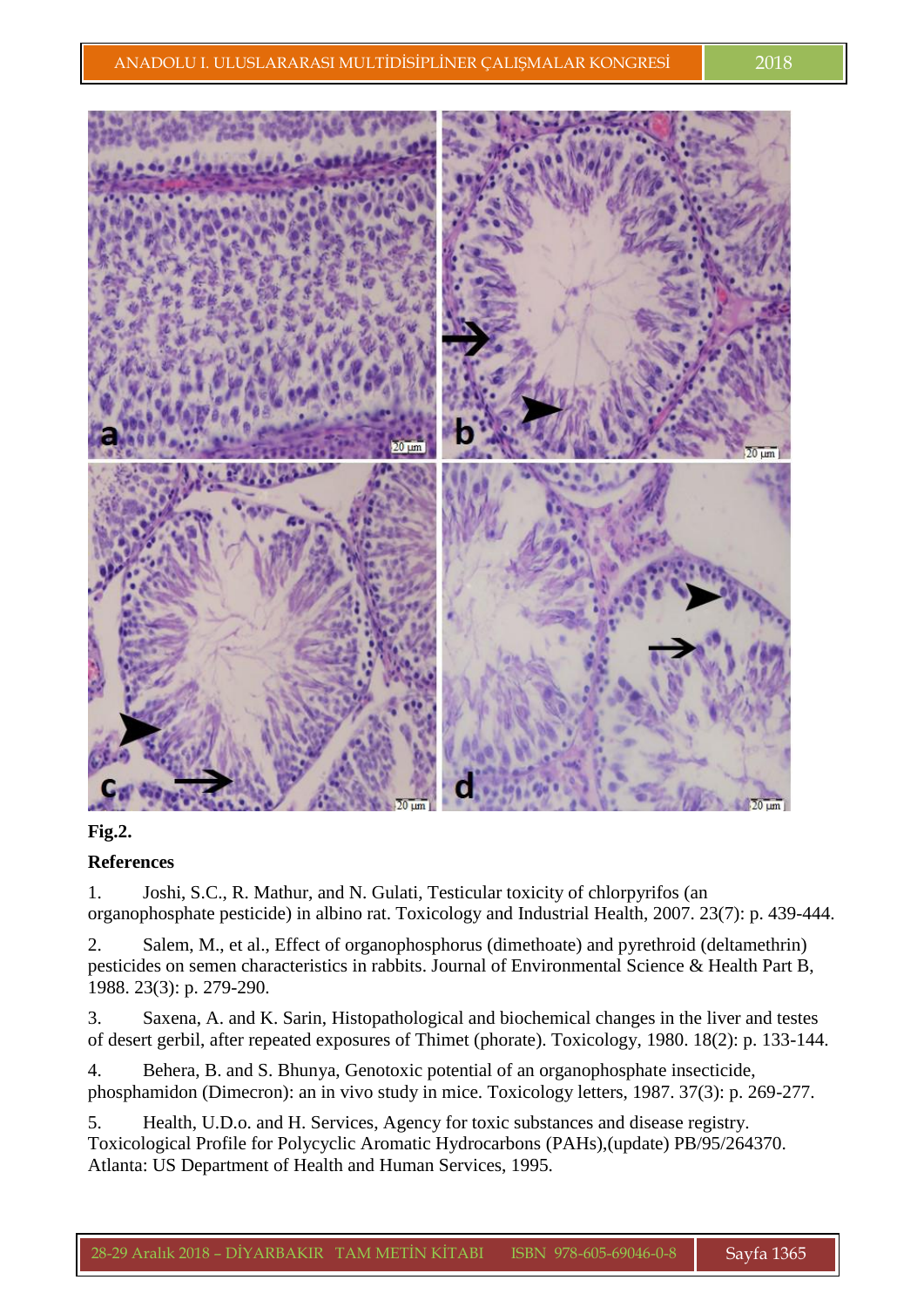6. Balasubramanian, K., et al., Effect of malathion on the testis of male albino rats. Medical Science Research, 1987. 15(5): p. 229-230.

7. Mathew, G., K. Vijayalaxmi, and M.A. Rahiman, Methyl parathion-induced sperm shape abnormalities in mouse. Mutation Research/Genetic Toxicology, 1992. 280(3): p. 169-173.

8. Joshi, S.C., et al., Influence of methyl parathion on reproductive parameters in male rats. Environmental Toxicology and Pharmacology, 2003. 14(3): p. 91-98.

9. Sevim, Ç., et al., An imazamox-based herbicide causes apoptotic changes in rat liver and pancreas. Toxicology Reports, 2018.

10. Sklar, F., T. Dreschel, and R. Stanek, Chapter 6: Everglades research and evaluation. South Florida 2279 Environmental Report, 2013. 1.

11. Mann, R.K., et al., Synergistic herbicidal weed control from combinations of 2, 4-d-choline, glyphosate, and glufosinate. 2015, Google Patents.

12. Aulakh, J.S. and A.J. Jhala, Comparison of glufosinate-based herbicide programs for broadspectrum weed control in glufosinate-resistant soybean. Weed Technology, 2015. 29(3): p. 419-430.

13. WHO, D., The WHO recommended classification of pesticides by hazard and guidelines to classification. 2005, World Health Organization Geneva.

14. Vassios, J.D., S. Nissen, and G. Brunk, Imazamox absorption, desorption, and metabolism by Eurasian watermilfoil. Journal of Aquatic Plant Management, 2011. 49: p. 44.

15. Commission, E.E., Draft Assessment Report (DAR)—public version—initial risk assessment provided by the Rapporteur Member State Belgium for the existing active substance carbofuran of the second stage of the review programme referred to in Article 8 (2) of Council Directive 91/414. EEC, 2004.

16. Turner, R.M.O., Pathogenesis, diagnosis, and management of testicular degeneration in stallions. Clinical techniques in equine practice, 2007. 6(4): p. 278-284.

17. Rousseaux, C., Reproductive Pathology of Domestic Animals. The Canadian Veterinary Journal, 1991. 32(7): p. 426.

18. Freidman, R., et al., The effects of increase testicular temperature on spermatogenesis in the stallion. Journal of reproduction and fertility. Supplement, 1991. 44: p. 127-134.

19. Blanchard, T., et al., Testicular and hormonal changes in stallions with thermally induced testicular degeneration. JOURNAL OF REPRODUCTION AND FERTILITY-SUPPLEMENT-, 2000: p. 51-59.

20. Latchoumycandane, C. and P. Mathur, Induction of oxidative stress in the rat testis after short-term exposure to the organochlorine pesticide methoxychlor. Archives of toxicology, 2002. 76(12): p. 692-698.

21. Carlsen, E., et al., Evidence for decreasing quality of semen during past 50 years. Bmj, 1992. 305(6854): p. 609-613.

22. Kniewald, J., et al., Disorders of male rat reproductive tract under the influence of atrazine. Journal of Applied Toxicology: An International Journal, 2000. 20(1): p. 61-68.

23. Fisher, J.S., Environmental anti-androgens and male reproductive health: focus on phthalates and testicular dysgenesis syndrome. Reproduction, 2004. 127(3): p. 305-315.